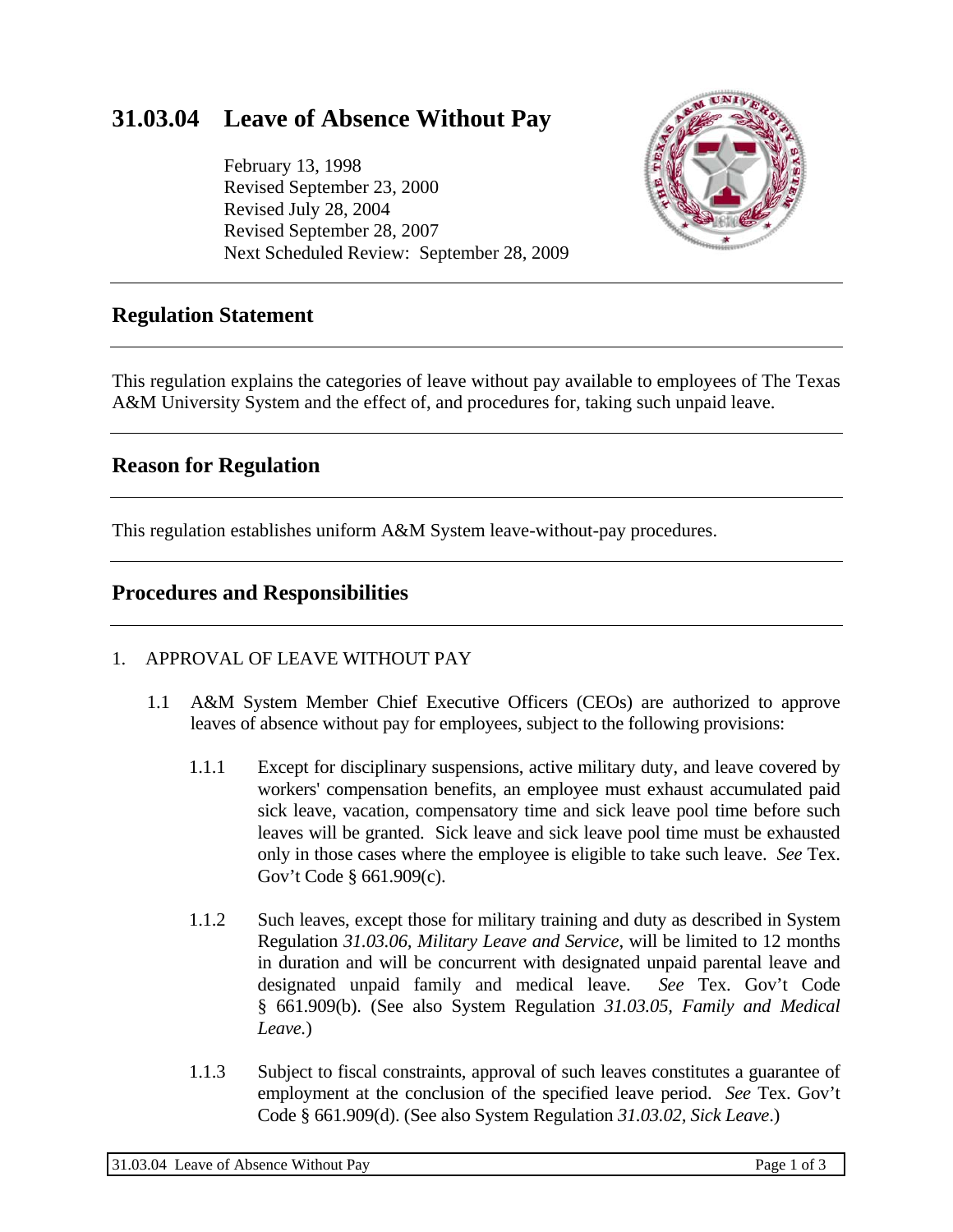- 1.1.4 The CEO may grant exceptions to the limitations stated in  $1.1 \cdot 1 1.1 \cdot 3$  of this regulation for a reason such as to work for another state governmental entity under an interagency agreement or educational purposes, $<sup>1</sup>$  or where the</sup> granting of an exception would benefit the Member.
- 1.2 The CEO may delegate authority to approve leave of absence without pay requests.

## 2. STATE SERVICE CREDIT

- 2.1 Except as provided in System Regulation *31.03.06, Military Leave and Service*, any full calendar month in which an employee is on leave without pay will not be counted in computing total state service for purposes relating to longevity pay or to the rate of accrual of vacation leave or continuous state service for purposes relating to merit salary provisions or vacation leave. Any such full or partial calendar month of leave without pay will not constitute a break in continuity of employment. An employee does not accrue vacation or sick leave for a full calendar month during which the employee is on leave without pay. *See* Tex. Gov't Code § 661.909(f) - (h).
- 2.2 Except as provided in System Regulation *31.03.06, Military Leave and Service*, any full calendar month in which an employee is on leave without pay will not be included in the calculation of six continuous months of employment for eligibility to receive payment for accumulated vacation at the time of resignation, dismissal or separation from state employment. It also will not be counted toward the continuous service requirements for purposes of merit pay and promotion eligibility.

#### 3. LEAVE OF ABSENCE FOR FOREIGN SERVICE

- 3.1 A faculty or staff member may be granted a leave of absence without pay for foreign service with the United Nations, the United States Government, international development foundations or other recognized international technical assistance agencies. Such a leave of absence may be granted for up to one year, and the employee may request extensions on a year-to-year basis.
- 3.2 The faculty or staff member will initiate the request for such a leave of absence, which will be forwarded through normal administrative channels to the Member CEO for approval.

# **Related Statutes, Policies, or Requirements**

Texas Government Code, Chapter 661, Subchapter Z http://tlo2.tlc.state.tx.us/statutes/docs/GV/content/htm/gv.006.00.000661.00.htm

Policy *31.03, Leaves of Absence* http://www.tamus.edu/offices/policy/policies/pdf/31-03.pdf

<sup>1</sup> *See* Tex. Gov't Code § 661.909(e).

 $\overline{a}$ 

31.03.04 Leave of Absence Without Pay Page 2 of 3